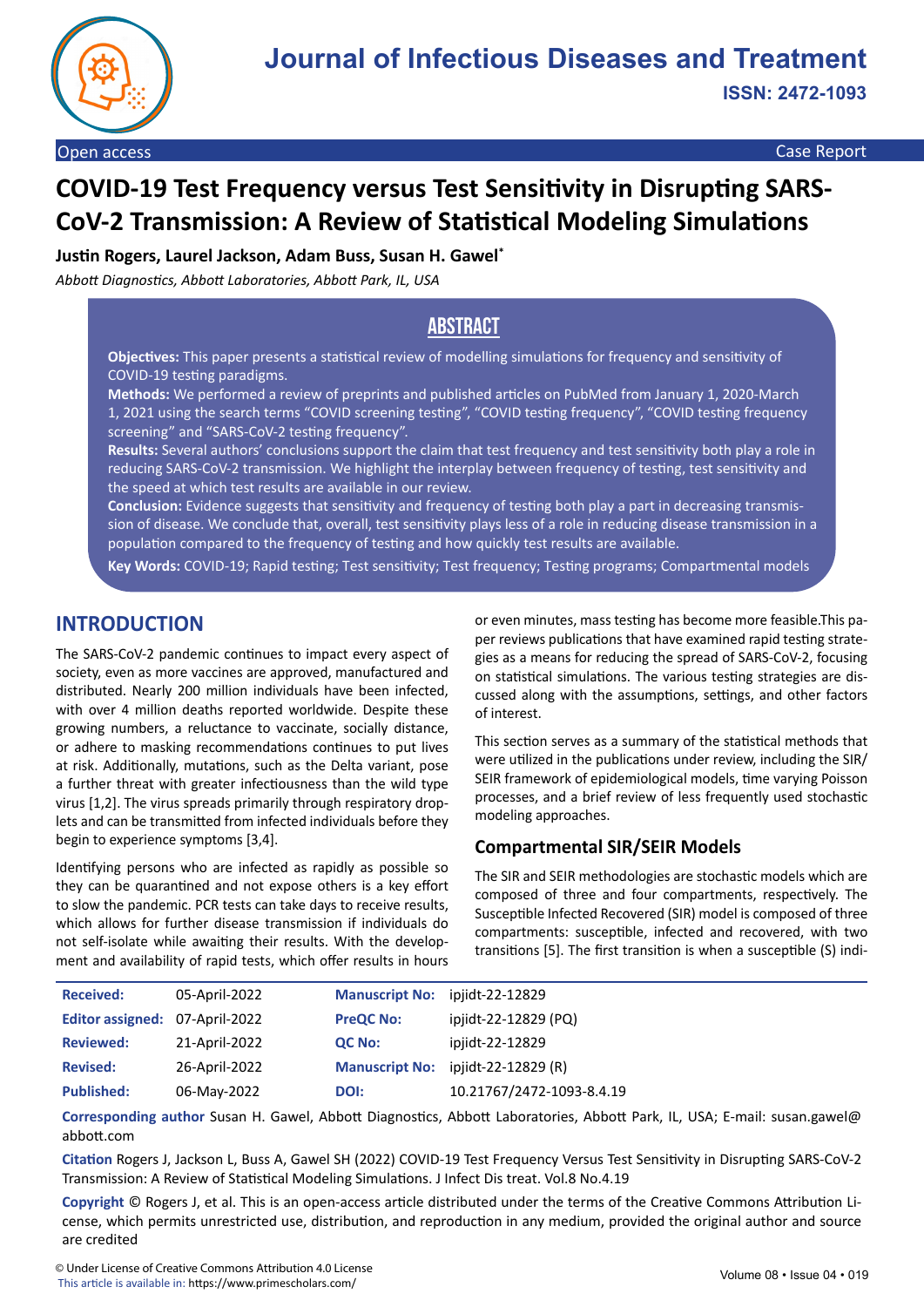vidual interacts with an infectious individual and becomes infected (I). This first transition is determined based on two parameters: the number of contacts the susceptible person has had with the infected individual and the probability that each contact with an infected individual will result in transmission of the disease. The second transition is from infection (I) to recovered (R). This transition does not rely on any interaction with other individuals and is dependent only on the length of time to recover or die from the infection [6,7]. A common variant of SIR is the Susceptible Exposed Infected Recovered (SEIR) model. SEIR models have an additional exposed compartment (E), which occurs between susceptible (S) and infected (I). This transition includes people who have been exposed to the disease but are not yet infectious. The rate of becoming exposed and the rate of becoming infected are partially dependent on a new parameter which is the likelihood that someone who is exposed also becomes infected [8].

Similar model extensions were developed using the compartmental framework of SIR/SEIR models, such as SIDHRE-Q and CEACOV, to model the COVID-19 pandemic. The former model is comprised of 7 compartments, which are quarantine uninfected, susceptible, infected undetected, infected detected, hospitalized, recovered, extinct (dead), and quarantine recovered [9]. The latter model has 3 health states: susceptible, people who acquired SARS-CoV-2, and COVID-19 related deaths, and 7 possible compartments of SARS-CoV-2 transitions: latent, asymptomatic, mild/moderate illness, severe illness, critical illness, recuperation, and recovered [10].

# **Other Stochastic Models**

A stochastic branching process simulates in terms of "timesteps". For each timestep, the disease parameters for each infected case are stochastically determined. To determine these parameters, this model evaluates the virus trajectory and viral kinetics to predict an individual's ability to transmit infection and the timing of symptom onset. The viral trajectory and kinetics are estimated by simulating for each person a 50 day titer trajectory.

See et al. used a Reed Frost model to demonstrate the transmission of SARS-CoV-2 [11]. This model is an example of a chain binomial model, meaning infection spreads in populations in discrete units of time. The primary important assumption in Reed-Frost transmission models is that all exposures are independent of each other [12].

Additionally, certain stochastic models use an agent based approach compared to the compartmental models listed above. While compartmental models assume random mixing, agent based models generally create a network based approach where a "person" has a probabilistic chance of interacting with people estimated from variables like geography and socioeconomic status [13].

# **Time Varying Poisson Process Model**

A Poisson process refers to a time series model that measures the number of times an event occurs over a discrete time interval [14]. For the purposes of modeling the spread of SARS-CoV-2, the model is based on two parameters: number of days since infection (also called the index) and the number of days in isolation, a random variable that estimates the effect of isolation in eliminating infections beyond time T. As the number of days since infection increases, the probability of infecting another follows a Poisson distribution, meaning that the infected has more chances to infect others. Isolating after T days decreases the number of chances of infecting a person as well as potentially eliminates days with the greatest likelihood of infection.

### **Time-Dependent Weibull Transmission Models**

The time-dependent Weibull transmission model is a skewed model defined by two parameters,  $\alpha$  (the shape parameter) and β (the scale parameter). This model is used to define the generation time, which is the time between the source (or original person) being infected, and the recipient (second person) being infected. Bootsma et. al used this model, with predefined shape (2.2826) and scale (5.665) parameters, as it was found to be the best fit for transmission of infection from Ferriti et al., who applied various functional forms to data from the early stages of the SARS-CoV-2 epidemic in China [15,16].

#### **Bayesian Models**

Bayesian models use Bayes' Theorem which gives the relationship between a hypothesis given evidence (H|E) and evidence given hypothesis (E|H). This relationship is broken into three components: the posterior distribution, the likelihood, and the prior distribution. The posterior distribution is the estimation of a new parameter (or H|E) and is proportional to the likelihood (observed evidence given hypothesis or E|H) and the prior distribution (historical information regarding the parameter). This can be useful for estimating COVID-19 infection times. In Hellewell et al., a likelihood function was used to estimate the posterior distribution of infection time for a person based off their last asymptomatic reported date and their first symptomatic reported date. This likelihood function is estimated from the lognormal distribution for the incubation period of COVID-19. Additionally, the prior for infection time is the standard uniform distribution. This is a noninformative prior, meaning that it will not bias the result towards a particular outcome [17-19].

# **METHODS**

We performed a statistical review of statistical modeling simulation studies from both preprints and published articles in PubMed from January 1, 2020-March 1, 2021 using the search terms "COVID screening testing", COVID testing frequency, COVID testing frequency screening and SARS-CoV-2 testing frequency. The final selection of studies took place on April 1st, 2021. A variety of statistical modeling simulations were sought, as well as simulations offering differing results.

Papers were included that primarily aimed to evaluate the impact of test sensitivity and test frequency on transmission dynamics using a statistical modelling approach, and were excluded from the scope of the review if they focused on pooled testing, compared testing modalities without assessing test frequency and/or test sensitivity or focused on real world evidence.

# **RESULTS**

To evaluate the impact of various testing strategies on managing the ongoing COVID-19 pandemic, authors have considered two overarching settings: (1) cohort level, such as college campuses, nursing homes, healthcare facilities, and businesses, which have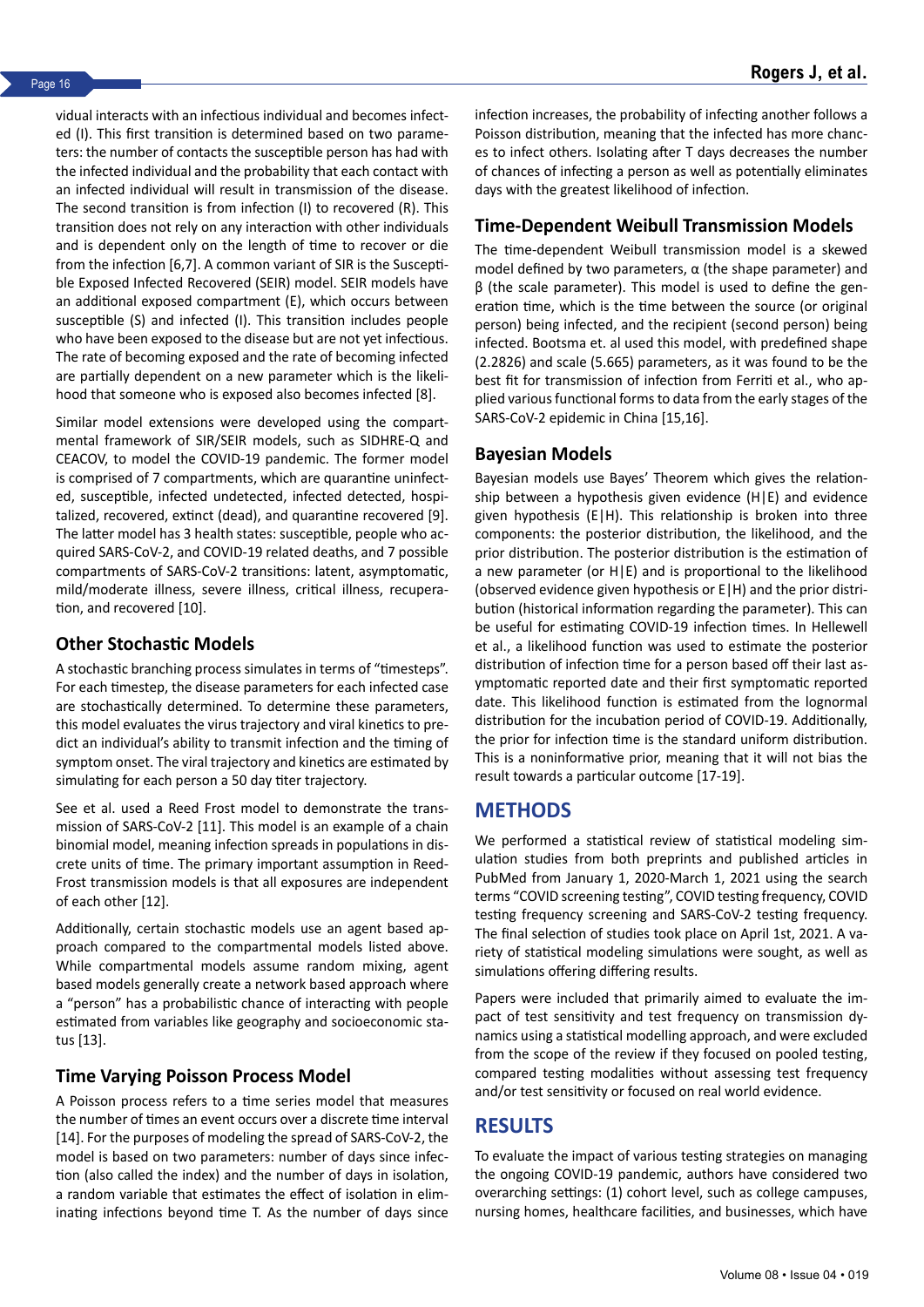emphasized testing as a method to quickly detect cases and reduce infection rates; and (2) population level, which have emphasized testing as a surveillance tool and reduction of disease burden. The statistical methodologies utilized are described in

**Table 1:** Publications Evaluating the Impact of Testing Strategies in the COVID-19 Pandemic by Setting

| Model                            | Refer-<br>ence  | $R_{0}$                            | <b>Test</b><br>Frequency                                                                                                            | Test<br>Sensitivity                                                        | <b>Test</b><br>Delay                                  | <b>Conclusions</b>                                                                                                                                                                                                       |  |  |  |
|----------------------------------|-----------------|------------------------------------|-------------------------------------------------------------------------------------------------------------------------------------|----------------------------------------------------------------------------|-------------------------------------------------------|--------------------------------------------------------------------------------------------------------------------------------------------------------------------------------------------------------------------------|--|--|--|
| <b>Cohort Level - University</b> |                 |                                    |                                                                                                                                     |                                                                            |                                                       |                                                                                                                                                                                                                          |  |  |  |
| <b>SEIR</b>                      | Paltiel         | 1.5, 2.5,<br>3.5                   | 1, 2, 3, and 7 days                                                                                                                 | 70-99%                                                                     | 8<br>hours                                            | A highly specific test given to each student regardless of<br>symptom status at least weekly can help mitigate infections in a<br>college campus.                                                                        |  |  |  |
|                                  | Larre-<br>more  | 1.5, 2.5, 5                        | None, 3, 7, 14 days                                                                                                                 | <b>LOD</b><br>103, 105, 106                                                | 0, 1, 2<br>days                                       | Results demonstrate that effective screening depends largely<br>on frequency of testing and the speed of reporting and is only<br>marginally improved by high test sensitivity.                                          |  |  |  |
|                                  | Martin          | 2.0, 2.5,<br>3.0                   | 0-100% of popula-<br>tion tested monthly                                                                                            | 85%                                                                        | N/A                                                   | Widespread testing of 100% of the campus population every<br>month is required to detect an outbreak when there are fewer<br>than 9 detectable infections.                                                               |  |  |  |
|                                  | Hart-<br>vigsen | 2.4                                | 0, 1, 2, 3, 7, 14, 28,<br>105 days                                                                                                  | 90%                                                                        | 1 day                                                 | In a college population, proportion of masking and test frequen-<br>cy had the most substantial impact on reduction of infections,<br>with daily testing resulting in the fewest number of cases.                        |  |  |  |
|                                  | Rogers          | 2.00, 2.25,<br>2.50,<br>2.75, 3.00 | 0-20% of population<br>tested daily                                                                                                 | 60-90%                                                                     | 0, 1, 2<br>days                                       | Frequency of testing was more important than sensitivity, be-<br>havioral compliance, contact tracing capacity, and time between<br>testing and results for minimizing epidemic size.                                    |  |  |  |
| <b>SUPR</b>                      | Mukher-<br>jee  | Approx-<br>imately<br>$1 - 5.5^a$  | Daily tests: 1K, 5K,<br>10K, 15K                                                                                                    | 92%                                                                        | Imme-<br>diately                                      | The key to designing an effective reopening strategy is a combi-<br>nation of rapid testing and effective preventative measures such<br>as mask wearing and social distancing.                                           |  |  |  |
| Stochastic                       | <b>Brook</b>    | 2.2                                | Twice weekly, week-<br>ly, 14 days                                                                                                  | LOD $101$ ,<br>10 <sup>3</sup> , 10 <sup>5</sup> , 10 <sup>7</sup>         | $1-5,$<br>10<br>days                                  | Surveillance testing can overcome uncertainty surrounding<br>asymptomatic infections, with the most effective approaches pri-<br>oritizing frequent testing with rapid turnaround time to isolation<br>over sensitivity. |  |  |  |
| Time-Vary-<br>ing Pois-<br>son   | Chang           | 1, 1.5,<br>1.6, 2.0,<br>2.5        | $3, 7$ days                                                                                                                         | 60%, 80%,<br>100%                                                          | 1, 2,<br>and 3<br>days                                | Testing frequently while minimizing the delay from testing until<br>isolation for those found positive are the most controllable levers<br>for preventing large residential college outbreaks.                           |  |  |  |
|                                  |                 |                                    |                                                                                                                                     | <b>Cohort Level - Healthcare</b>                                           |                                                       |                                                                                                                                                                                                                          |  |  |  |
| <b>SEIR</b>                      | Chin            | 1.5, 2, 2.5                        | Daily to monthly                                                                                                                    | Time-vary-<br>ing: 50-80%<br>Ideal: 100%                                   | 0, 1,<br>3, 5<br>days                                 | Routine testing substantially reduces risks of outbreaks but may<br>need to be as frequent as twice weekly.                                                                                                              |  |  |  |
|                                  | De-<br>launay   | 1.5, 2, 3                          | Weekly (50%, 100%<br>of population)<br>Twice a week (50%,<br>100%)<br>Daily (14%)<br>Weekdays (20%)<br>Every two weeks<br>$(100\%)$ | 75%, 90%,<br>100%                                                          | 0, 5<br>days                                          | Weekly testing of 50% of residents and staff should be used if<br>low transmission rates. 100% of residents should be tested in<br>higher infectiousness contexts.                                                       |  |  |  |
|                                  | Holm-<br>dahl   | N/A                                | 1, 7 days & 2.3x/<br>week                                                                                                           | LOD 103<br>$(PCR)$ ,<br>105, 107<br>(antigen)                              | 0 days<br>(anti-<br>gen),<br>1, 2, 7<br>days<br>(PCR) | In a simulated nursing home population, more frequent antigen<br>testing at the LOD 105 was more effective than higher sensitivity<br>PCR testing with longer delays.                                                    |  |  |  |
|                                  | Obama           | 3.2, 3.4<br>(seasonal<br>average)  | $1, 5$ days                                                                                                                         | 85% (anti-<br>gen),<br>95% (PCR)<br>at peak<br>probability<br>of detection | $0.5 - 4$<br>days                                     | In a closed facility, testing every 5 days with a 24-hour delay<br>resulted in up to a 40% reduction in the number of infections.                                                                                        |  |  |  |
| Stochastic                       | See             | 1.366689                           | 1, 3, 7 days                                                                                                                        | 50%, 85%,<br>95%                                                           | 0, 1, 2<br>days                                       | Outbreak testing could prevent 54% to 92% of SARS-CoV-2 in-<br>fections. Non-outbreak testing could prevent up to an additional<br>8% of infections                                                                      |  |  |  |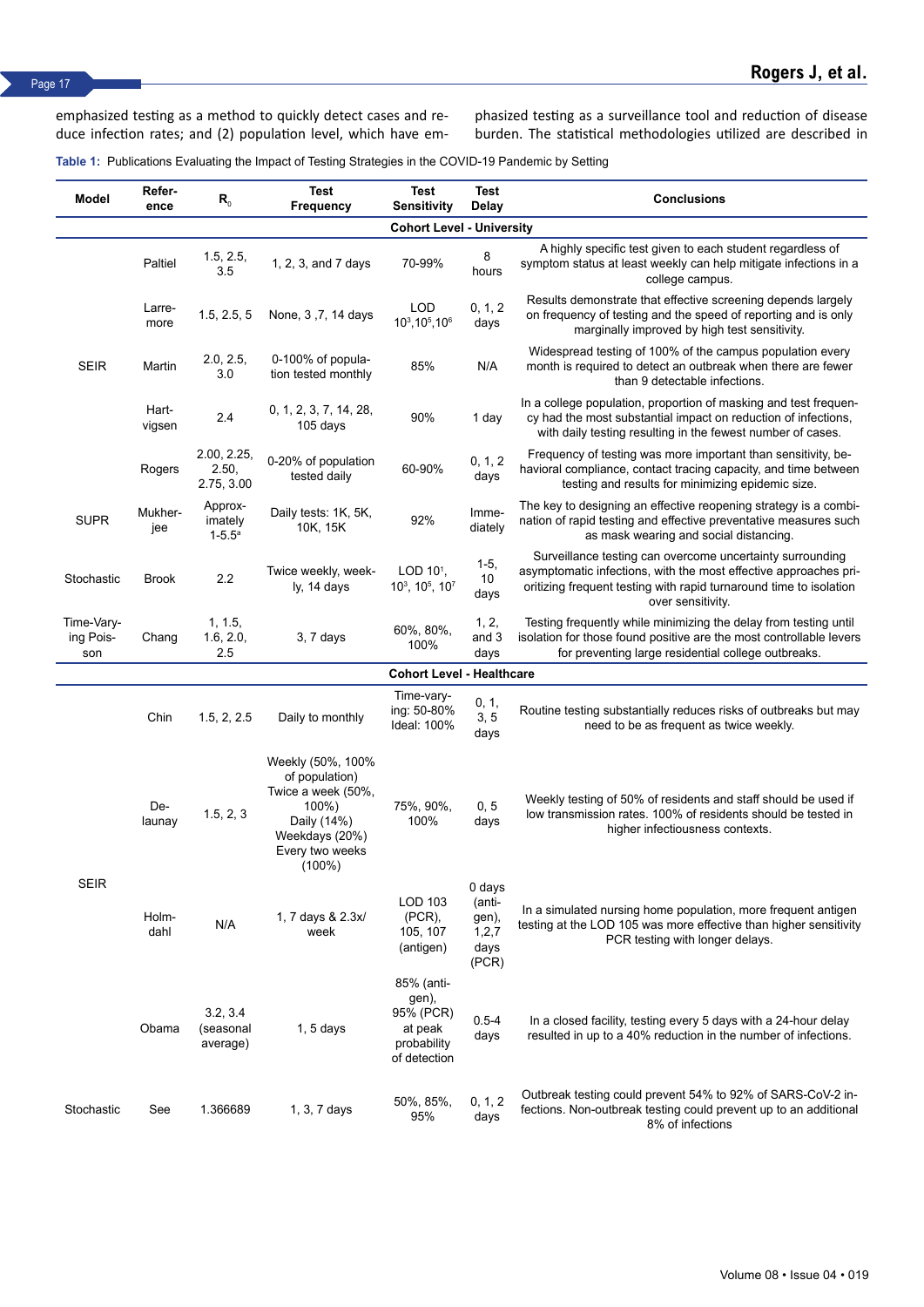| Bayesian                        | Hellewell       | N/A                                          | 1, 2, 4, 7, 14 days           | 64% (lateral<br>flow test),<br>77% (PCR)<br>at peak<br>probability<br>of detection | 1, 2<br>days                      | PCR testing every 2 days in a population of UK healthcare<br>workers would detect 57% of symptomatic cases prior to onset<br>and 94% of asymptomatic cases within 7 days, given a one-day<br>reporting delay.                                                                                                                                                                    |  |  |
|---------------------------------|-----------------|----------------------------------------------|-------------------------------|------------------------------------------------------------------------------------|-----------------------------------|----------------------------------------------------------------------------------------------------------------------------------------------------------------------------------------------------------------------------------------------------------------------------------------------------------------------------------------------------------------------------------|--|--|
| <b>Cohort Level - Workplace</b> |                 |                                              |                               |                                                                                    |                                   |                                                                                                                                                                                                                                                                                                                                                                                  |  |  |
| <b>SIR</b>                      | Lying           | 2.5                                          | 1, 3, 7, 14 days              | 60%, 80%,<br>98%                                                                   | 0, 2<br>days                      | Key characteristics of viable testing strategies include high<br>frequency testing with a moderate or high sensitivity test and<br>minimal results delay.                                                                                                                                                                                                                        |  |  |
| <b>SEIR</b>                     | Vander-<br>Waal | 2, 4                                         | 3, 7, 14, 28 days             | 90%                                                                                | 1, 3, 5<br>days                   | In a simulated meat processing plant, testing every 3 days<br>averted 25-40% of COVID cases, with test frequency having a<br>more substantial impact on reduction in cases than delay, $R_0$ , or<br>background community transmission. However, testing may not<br>be enough to prevent an early outbreak, as results were seen to<br>be most effective with residual immunity. |  |  |
| Stochastic                      | Chowell         | $9 - 16$<br>(ship)<br>$0.6 - 1.6$<br>(shore) | Once or daily                 | 80-95% at<br>peak prob-<br>ability of<br>detection                                 | Within<br>hours                   | PCR testing at embarkation and daily testing of all individuals<br>aboard, together with increased social distancing and other<br>public health measures, should allow for rapid detection and<br>isolation of COVID-19 infections and reduce the probability of<br>onboard COVID-19 community spread.                                                                           |  |  |
| Other                           | Meier           | N/A                                          | Daily and weekly              | 60%, 70%,<br>80%, 90%,<br>95%                                                      | 1, 2<br>days                      | The primary factors determining the effectiveness of a screening<br>program are test sensitivity and frequency of testing, with repeat<br>testing able to compensate for lower sensitivity.                                                                                                                                                                                      |  |  |
|                                 |                 |                                              |                               |                                                                                    | <b>Population Level</b>           |                                                                                                                                                                                                                                                                                                                                                                                  |  |  |
|                                 | Paltiel         | $0.9 - 2.1$                                  | $1-15$ days                   | 70%-95%                                                                            | 0 days                            | High frequency home testing using an inexpensive imperfect<br>test could contribute to pandemic control at justifiable cost.                                                                                                                                                                                                                                                     |  |  |
| <b>SEIR</b>                     | Bosetti         | 1.2, 1.3,<br>1.4, 1.6                        | 1 to 30 days                  | 60%, 75%,<br>90%                                                                   | N/A                               | One round of mass testing could reduce expected infections<br>by up to 20-30%, with more frequent testing resulting in greater<br>reductions in infections.                                                                                                                                                                                                                      |  |  |
| <b>SIR</b>                      | Atkeson         | N/A                                          | $0-3$ days                    | 97%                                                                                | Ap-<br>proxi-<br>mately<br>2 days | Fiscal, macroeconomic and health benefits of rapid testing<br>programs far exceed their costs.                                                                                                                                                                                                                                                                                   |  |  |
| SIDHRE-Q                        | Nash            | Estimated<br>from data                       | 1, 3, 7, 14, 21 days          | 30%-90%                                                                            | $0$ days                          | High frequency, strategic population-wide rapid testing at vari-<br>ous accuracy levels diminishes COVID-19 infections, hospital-<br>izations, and deaths.                                                                                                                                                                                                                       |  |  |
| <b>CEACOV</b>                   | Neilan          | $0.9 - 2.0$                                  | 1, 3, 14, 30 days             | 30%-100%                                                                           | 1 day                             | Assuming the cost of PCR testing (\$51), symptomatic and<br>monthly asymptomatic testing became cost-effective at a Re<br>greater than or equal to 1.6. When using a test costing \$5,<br>repeat testing was cost-effective in all epidemic scenarios.                                                                                                                           |  |  |
| Time<br>Dependent<br>Weibull    | Bootsma         | 1.3, 2.0,<br>2.5                             | 1, 3, 5, 7, 9, 11, 13<br>days | Time-depen-<br>dent, 80%                                                           | 0 days                            | Regular universal random screening is not a viable strategy, but<br>targeted screening approaches are needed to better use rapid<br>testing.                                                                                                                                                                                                                                     |  |  |
| Stochastic                      | Berg-<br>strom  | 2.5                                          | 1, 2, 3.5, 7 days             | 50%, 60%,<br>70%, 80%,<br>90%                                                      | 0, 0.5,<br>1, 2,<br>3, 5<br>days  | Less sensitive tests administered at higher frequencies can be<br>effective at the population level compared to less frequent tests<br>with higher sensitivity.                                                                                                                                                                                                                  |  |  |

a The Ro values were not provided in this article but were estimated using the base infectivity levels that were provided.

further detail in the **Table 1**.

### **Cohort Level**

**University setting:** Several authors analyzed the impact of various COVID-19 testing approaches with simulations of a college campus [20-27]. Paltiel et al. proposed a modified SEIR model to demonstrate the effect of test frequency and sensitivity on infections and isolation practices in a university environment of 5,000 students with 10 initial infections. Using a minimally sensitive (70%) but a highly specific (98%) test, their model estimated 1840 cumulative infections under weekly testing and 162 under daily testing over the course of an 80 day semester. Using a test with the same specificity but 90% sensitivity resulted in 1118 cumulative infections when testing weekly and 149 when testing daily. In this simulation, increasing frequency of testing was more important than increasing test sensitivity in reducing the number of cumulative infections. Thus, they recommend giving a highly specific test to each student weekly, regardless of symptom status. In another simulation, Larremore et al. used a SEIR model, consisting of 20,000 individuals with a constant binomial probability of being infected from an external source. As with Paltiel et al., Larremore et al. found frequency of testing is more important than sensitivity to manage an epidemic [20-21]

Rogers et al. used SIR to model the effectiveness of a rapid testing program in a simulated university campus. They evaluated the utility of screening programs testing 0%-20% of the population per day with test sensitivity ranging from 60%-90%. Rogers et al. demonstrated test frequency was the most important fac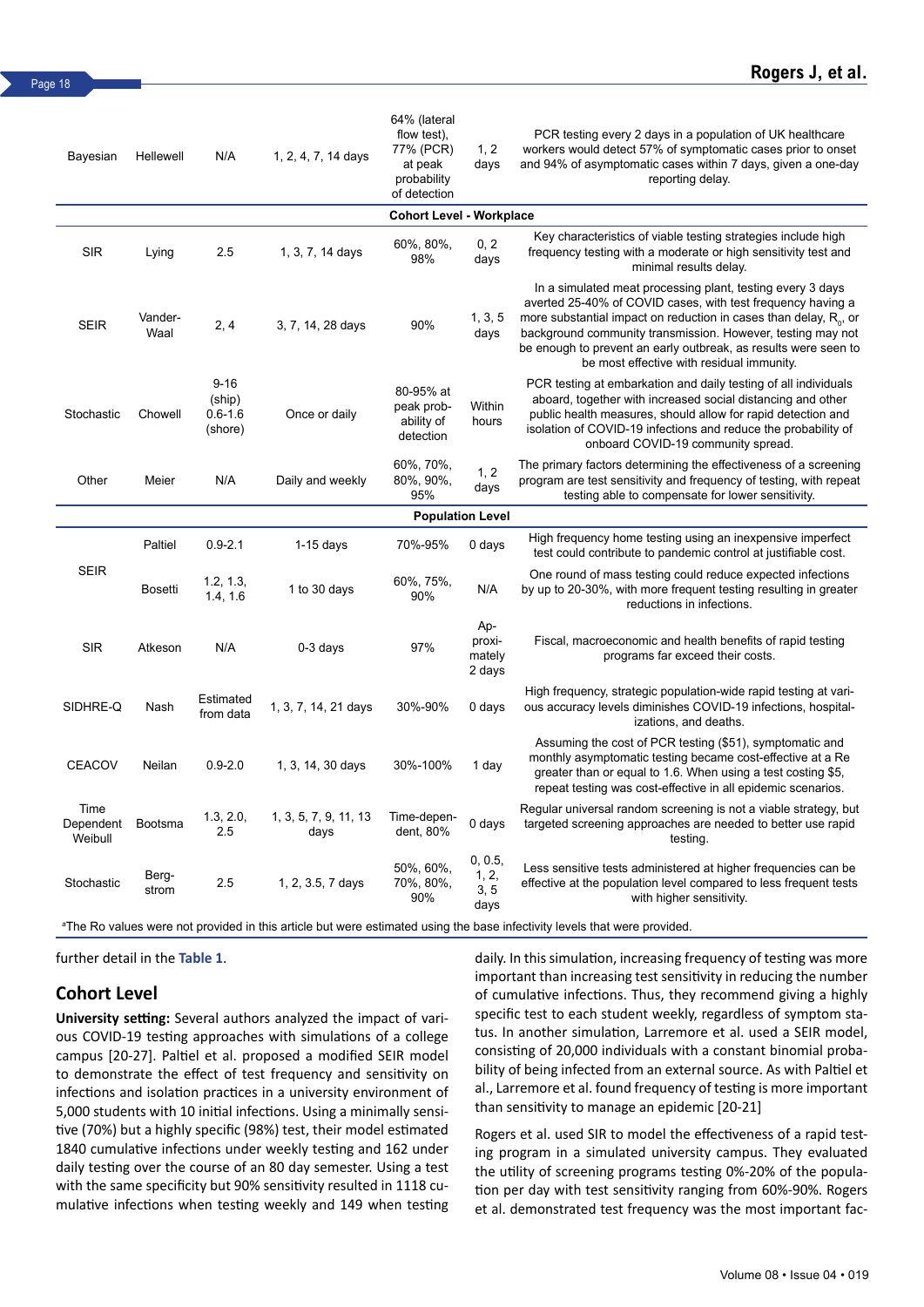tor in reducing infections compared to test sensitivity and behavioral compliance. Hartvigsen also applied SIR to model networks of transmission in a university population. He found mask compliance and frequency of testing were the two most important factors in reducing disease spread, explaining 45% of the total variance in the model [25,26].

Muhkerjee et al. used an agent based model, to evaluate the effectiveness of testing using a rapid test at a university. They found a testing program with an average of 10,000 daily tests at 92% sensitivity resulted in 8,650 less infections over a 120 day semester compared to no testing. They concluded that to implement a testing program at the university level, it is essential to consider the ratio of total daily tests to the population, which they estimated to be around 0.2 (approximately representing testing 1 time/week) for management of infections [27].

While other compartmental models focused on testing to identify cases and prevent further infections, Martin et al. used a SEIR model with the focus of determining the necessary test frequency to identify an outbreak prior to having 10 cases in a hypothetical university. Assuming 85% test sensitivity, they conclude the entire campus population must undergo monthly testing to limit an outbreak [22].

In addition to SIR models, research authors have investigated other modeling strategies to consider transmission in the university setting. Brook et al. applied a stochastic branching process model to demonstrate the impact of asymptomatic surveillance testing and behavior modifications on COVID-19 transmission in a university modeled after UC Berkeley. They evaluated reduction in overall cases across twice a week, weekly, and every two week testing programs with sensitivity reflective of ranges for available tests. They found that combined with behavior modifications, the most effective testing program was a rapid test with a one day delay, with a mean of 8,200 infections avoided over a 50 day simulation period [23].

Chang et al. used a time varying Poisson process to model expected transmission in a population of 10,000 students, with testing either once every three days or weekly with a one day delay over the course of 80 days. They use the concept of the reproductive number  $(R_{0})$ , denoting the expected number of infections a single infection will produce. They aimed to quantify the maximal  $R_{0}$  under which infections would remain below 5% of the tested population. Under four possible distributions for test sensitivity, they found the worst case scenario for maximal  $R_{0}$  is 1.4 when testing weekly and 1.75 when testing every three days. Therefore, testing every three days allows for a higher  $R_{0}$  as compared to testing weekly, while still maintaining infection control [24].

**Healthcare setting:** Chin et al. developed a stochastic simulation to model the effectiveness of routine testing in a high risk healthcare environment. They estimated the required frequency of testing asymptomatic individuals to bring the effective reproductive number  $(R_{e})$  below 1. They simulated a population of 100 individuals, with test frequency ranging from daily to once a month and test sensitivity ranging from 50%-80%. Chin et al. found when  $R_{0}$ =2, twice weekly testing would be required to manage infections and avoid an outbreak by bringing Re below 1. Additionally, increasing test frequency was more important than increasing sensitivity in reducing infections. With daily testing and  $R_{_0}=$  1.5, a reporting delay of 3 days reduced Re by 56.5% compared to an 85.3% reduction with a one day reporting delay [28]. Hellewell et al. used a Bayesian modeling approach to evaluate the effectiveness of routine, asymptomatic PCR testing in a population of UK healthcare workers. Assuming a one day reporting delay, they concluded testing every other day would detect 94% of asymptomatic cases within 7 days and 57% of symptomatic cases prior to onset. They also noted a potential trade-off between test frequency and delay i.e., testing at a lower frequency can be compensated by a shorter delay in reporting results [29].

Holmdahl et al. applied a SEIR model in a simulated nursing home population, comparing the effectiveness of testing regimens using PCR versus antigen testing at frequencies ranging from daily to weekly. With no testing, estimated cumulative incidence is 65%. With weekly antigen testing for the entire nursing home population, estimated cumulative incidence is 42% versus 51% for weekly PCR. The most effective testing regime was daily antigen testing, with an estimated cumulative incidence of 30%. Therefore, Holmdahl et al. recommend antigen testing with increased frequency to reduce infections more effectively than higher sensitivity PCR testing with longer delays [30].

Obama et al. also used a SEIR model to evaluate testing program effectiveness in closed facilities, including long term care facilities (LCTF) and prisons. They considered test sensitivities reflective of antigen testing (maximum 85%) and PCR (maximum 95%), and they found that in an LCTF, testing staff members daily with antigen was more effective at reducing infections than testing every 5 days with a PCR test. For example, they observed a 55% reduction in the epidemic peak during the second wave using antigen testing compared to 40% with PCR. In the prison setting, however, they noted testing alone would not be sufficient to contain infections due to high infectiousness and crowding conditions [31].

Delaunay et al. used a stochastic, agent-based model for a hypothetical LTCF consisting of 280 residents and healthcare workers. This simulation introduces one infection at baseline with all individuals susceptible. The simulated LTCF follows a specified testing strategy until a first positive case is identified, at which point the number of people already infected is estimated. At 90% sensitivity, the authors compared test frequencies ranging from 100% of the population twice a week to every 2 weeks using a base  $R_0$ =3. Testing 100% of the population weekly resulted in a mean of 3.8 cumulative cases at first positive case identification; increasing this frequency to twice weekly reduced the mean to 1.8 cases. Delaunay et al. recommend testing 100% of the population weekly when  $R_0 = 3$ , with increased frequency required in higher infectiousness scenarios [32].

See et al. used a Reed-Frost stochastic model of transmission to examine the effect of testing in a simulated nursing home population including 86 residents and 129 healthcare providers. They found testing asymptomatic people when there are known infections using a rapid test every 3 days with 85% sensitivity reduced infections by 89.7%, whereas using a test with a 2 day delay every 3 days reduced infections by 79.3%. For the 2 day delay test, sensitivity is modeled after RT-PCR testing, with a peak sensitivity of 95% that varies over the course of illness. When testing asymptomatic people with no known infections, using the same parameters, the point of care test reduced infections by 94.8% and the 2 day delay test by 85.9%. Therefore, the authors suggest implementing tests with rapid reporting times at a high frequency of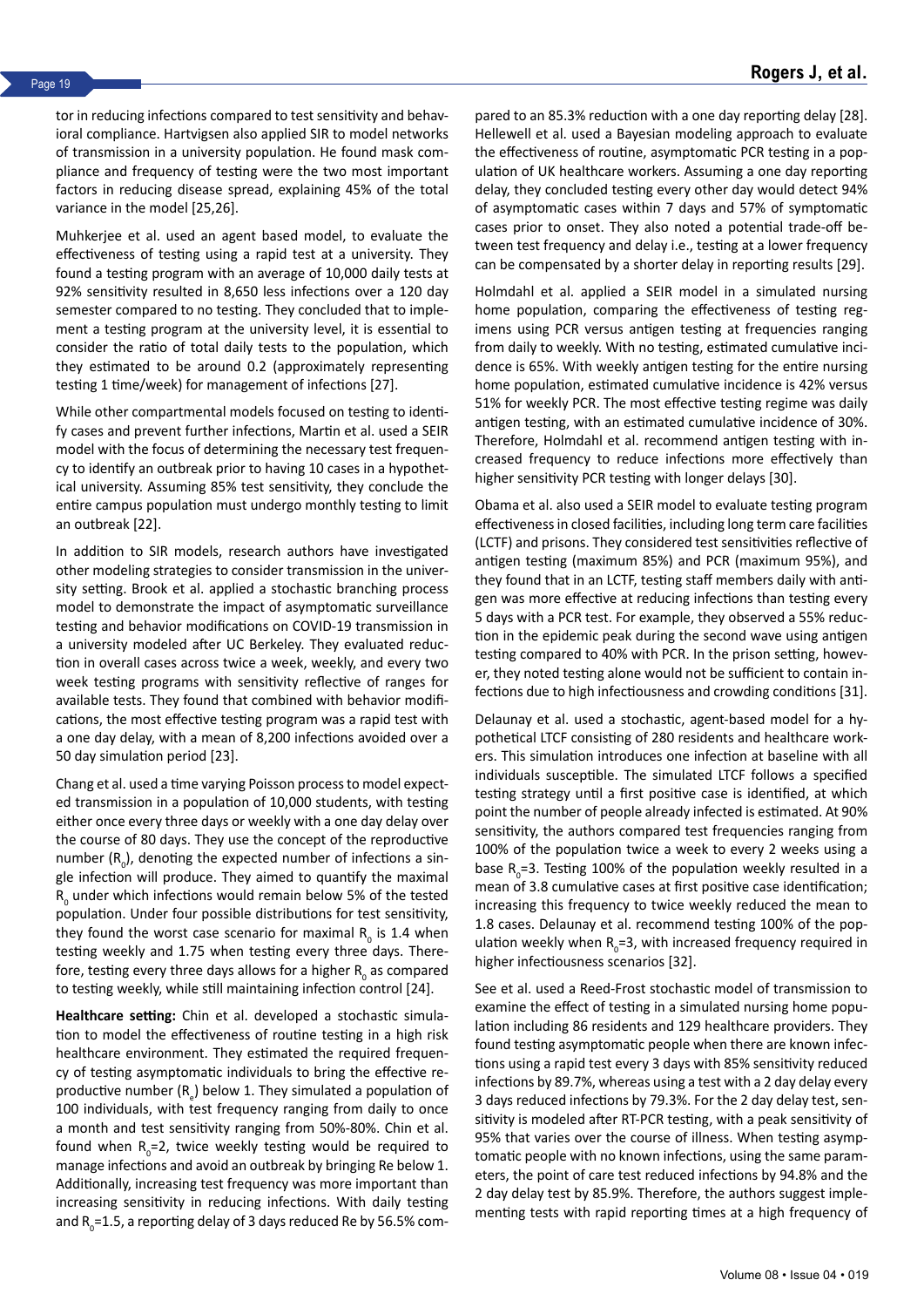testing, prioritizing symptomatic residents/healthcare providers but also testing asymptomatic individuals if possible [11].

**Workplace setting:** In the business environment, research authors considered whether implementing routine testing can permit return to work programs by managing disease spread. Meier et al. investigated the value of an employee screening program in a hypothetical workplace, varying test sensitivity/specificity, delay, frequency, and disease transmission dynamics such as prevalence and group size in the employee population. They conclude test frequency and sensitivity are the primary factors impacting the effectiveness of a screening program, with repeat testing able to compensate for lower sensitivity. For example, a test with 80% sensitivity would have a 96% probability to detect an infected person after 2 test cycles [33].

Lying et al. simulated transmission in a workplace setting by including a time dependent term to represent "the rate in (people/time) of infections from outside interactions continuously in time." They considered a test sensitivity of 98% with a two day delay in results, 98% test sensitivity with no delay, and 60% test sensitivity with no delay. They found a 98% sensitive test implemented weekly with a two day delay resulted in 58 cases in the low infectiousness scenario and 249 in the high infectiousness scenario. For the 60% sensitive test with no delay, testing every 3 days resulted in 11 cases in the low infectiousness scenario and 71 in the high infectiousness scenario. Thus, implementing a less sensitive test more frequently can more effectively reduce the burden of disease in a workplace compared to a more sensitive test with a longer delay [7].

In specific workplace settings, Vander Waal et al. evaluated the utility of a PCR based screening program in pork processing plants. Across possible parameters such as test delay, frequency, proportion of the population tested, they found frequency had the most substantial impact on reducing transmission, with testing every 3 days reducing cases by 25%-40% and testing every 14 days reducing cases by 7%-13% [34]. Chowell et al. also assessed the value of a PCR testing program, but in the environment of a cruise ship in which outbreaks could lead to high infection rates. They considered two strategies for testing passengers: (1) at embark, and (2) at embark combined with daily testing. Chowell et al. found embarkation testing resulted in a mean of 14.9 cases, whereas embarkation combined with daily testing resulted in a mean of 2.9 cases. Therefore, they concluded embarkation testing in addition to regular testing on a cruise ship would reduce the possibility of an outbreak [35].

#### **Population Level**

**Testing as a surveillance tool:** Research authors have considered the utility of testing as a surveillance tool for large populations. Bergstrom et al. used a stochastic modeling approach to compare testing programs with sensitivity ranging from 50%-90% at frequencies ranging from 1 to 7 days. They found less sensitive tests administered at higher frequencies can be effective at the population level compared to less frequent tests with higher sensitivity. For instance, assuming immediate turnaround in test results, administering a 50% sensitive test daily yielded a reduction of 80% in contagious exposure time for an infected individual, compared to a 60% reduction when testing twice weekly with a 90% sensitive test. Thus, Bergstrom et al. suggest implementing a proactive testing regime employing frequent use of rapid tests with minimal turnaround times [36].

Not all authors agreed on the feasibility of a widespread testing program as a surveillance tool. Bootsma et al. developed a time dependent Weibull transmission model in which they modelled sensitivity as a function of time since infection. Under a base  $R_{0}$  of 2.5, they found 100% of the population would need to be tested every 3 days to bring  $R_{\text{e}}$  below 1. If additional protective measures were implemented to bring  $R_0$  to 1.3, 80% of the population would need to be tested weekly to bring  $R_{e}$  below 1. They conclude regular testing of the population is not a viable strategy to reopen society due to the magnitude of  $R_{_0}$  and the delay of any test to detect infections after exposure. Despite this, Bootsma et al. emphasize increased test frequency is more impactful on controlling transmission than increased sensitivity accordingly; targeted rapid screening could be a feasible strategy for population level surveillance [15].

**Testing to reduce disease burden:** Reduction of disease burden has also been considered at the population level. Nash et al. evaluated the impact of a rapid testing program on infections, hospitalizations, and total deaths in three regions in the United States as well as São José do Rio Preto, Brazil. They concluded increasing test frequency rather than increasing test sensitivity more substantially reduced the proportion of individuals with infections, hospitalizations, and deaths. For example, in Los Angeles where an outbreak already affected the population, administering a 90% sensitive test every 10 days resulted in 2.5% of the population being infected, while a 30% sensitive test would require testing every 5 days to achieve the same infection rate [9].

 Bosetti et al. considered the implementation of mass testing in metropolitan France to reduce infection rates. They found using a 90% sensitive test, one round of mass testing 75% of the population reduced infections by 21% in the 10 days following the campaign [37]. More frequent testing could further reduce the impact of disease burden if implemented at the population level.

Authors, such as Neilan et al., have also considered the potential economic impact of testing programs. They considered the economic utility of testing in Massachusetts under four possible testing scenarios: hospitalized only, symptomatic only, symptomatic+one time asymptomatic, and symptomatic+monthly asymptomatic. They found compared to hospitalize only, all repeated testing scenarios reduced infection rates. Considering hospitalization and testing costs, symptomatic and monthly asymptomatic testing became cost effective at a  $Re \ge 1.6$ . Additionally, Neilan et al. note that less expensive, rapid testing could improve economic utility-"if low cost testing were available at \$5/test, it would be cost effective or cost saving to offer repeat testing in all epidemic scenarios" [10].

Atkeson et al. evaluated the economic benefits of a testing program in the US using a behavioral SIR model consisting of five age groups and 66 private economic sectors. Using a screening test with 97% sensitivity assumed to cost \$5, their model predicted avoiding 66,000 deaths when testing weekly. They found net economic benefits range from \$75-120 billion for bi-weekly testing and \$150-200 billion for weekly testing, depending on screening test sensitivity. Overall, they emphasize the economic and health benefits of testing programs outweigh their costs, especially when rapid tests are accompanied by highly specific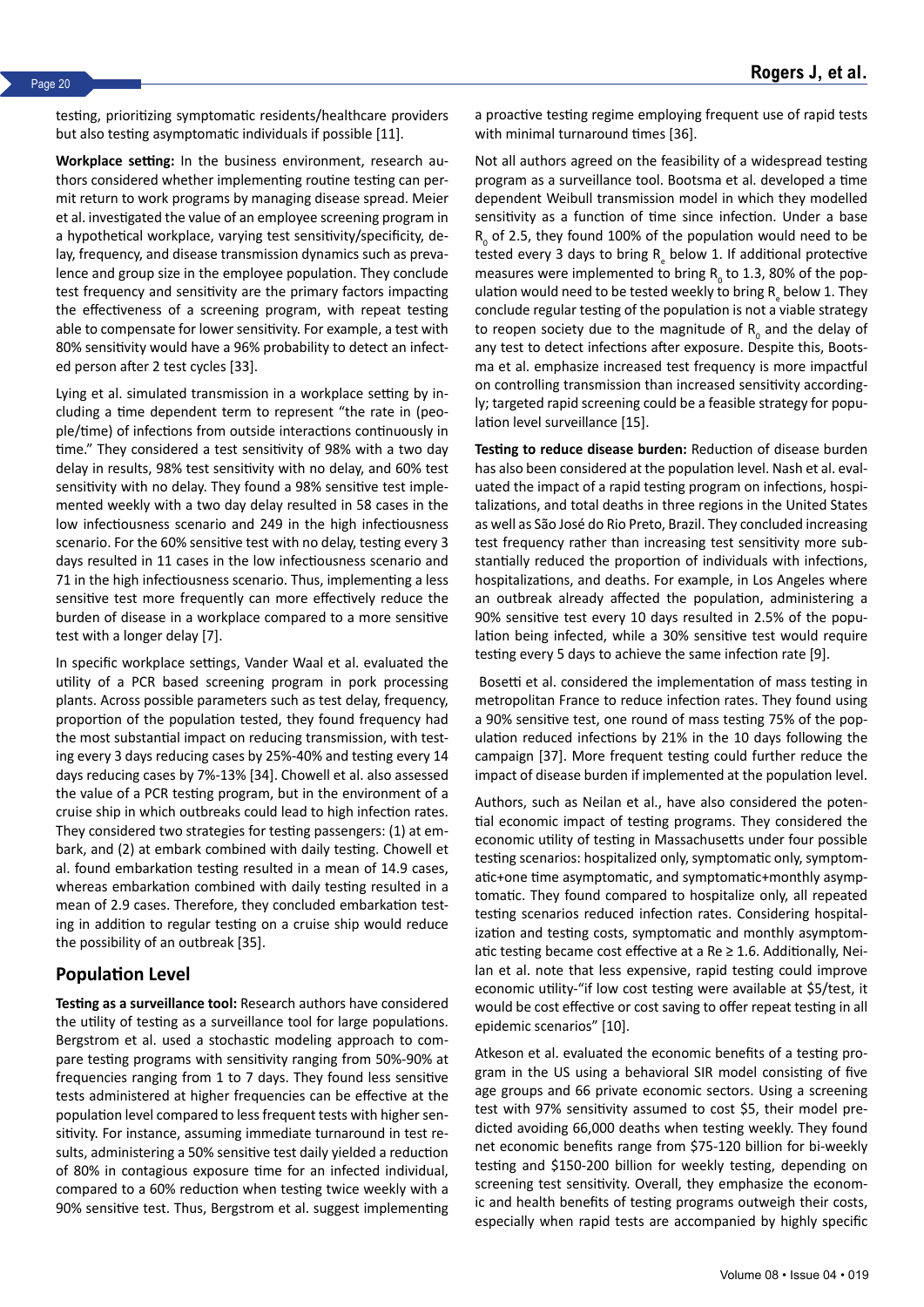#### confirmatory testing [6].

Paltiel et al. examined the clinical and economic outcomes of a nationwide, home based, antigen testing program. For their base case scenario, they used a sensitivity of 80% in addition to pessimistic assumptions for behavioral responses to testing, with 50% of individuals participating in at home testing, 50% of individuals isolating after receiving a positive result, and 20% of isolated individuals abandoning their isolation each day. They found compared to no testing, weekly home testing under the base case scenario reduced infections from 15 to 11 million and deaths from 125,000 to 106,000. This intervention also averted a cost of \$5,400 per infection and \$1.1 million per death. Paltiel et al. conclude a nationally implemented, home based testing program would be beneficial both clinically and economically, even given potential variations in adherence [38].

# **DISCUSSION**

The numerous studies above conclude that disrupting the transmission of SARS-CoV-2 is attainable under testing strategies that optimize the test frequency of the test given its sensitivity. Using a variety of statistical models and varying the different parameters of SARS-CoV-2 transmission, the majority of authors conclude that testing frequently is more impactful in reducing transmission than testing with a highly sensitive test. Thus, using a less sensitive test, such as a rapid test, can provide huge benefit if utilized frequently. Additionally, some studies showed that the speed of test results plays an important role in reduction of transmission of disease.

# **CONCLUSION**

As both asymptomatic and pre-symptomatic patients, and perhaps even fully vaccinated persons, will continue to spread SARS-CoV-2, cost-effective and scalable screening methods are essential to identify these patients for quarantine and to stop transmission. Rapid tests that can be used frequently compensate for their lower sensitivity and would serve to make re-openings more feasible and safer. With these key findings in mind, frequent screening with a rapid test could identify silent spreaders of SARS-CoV-2 to disrupt and control the COVID-19 pandemic.

# **CONFLICT OF INTEREST**

All authors are employed at Abbott Laboratories.

### **REFERENCE**

- 1. [Who Coronavirus \(COVID-19\) Dashboard.](https://covid19.who.int/https:/covid19.who.int/)
- 2. Callaway E (2021) C[ould new COVID variants undermine vac](https://www.nature.com/articles/d41586-021-00031-0)[cines? Labs scramble to fi](https://www.nature.com/articles/d41586-021-00031-0)nd out.Nature 589(7841): 177-178.
- 3. Cevik M, Kuppalli K, Kindrachuk J, Peiris M (2020) [Virology,](https://www.bmj.com/content/371/bmj.m3862) [transmission, and pathogenesis of SARS-CoV-2. BMJ 3](https://www.bmj.com/content/371/bmj.m3862)71:1- 6.
- 4. [How COVID-19 Spreads.](https://www.cdc.gov/coronavirus/2019-ncov/prevent-getting-sick/how-covid-spreads.html)
- 5. Tolles J, Luong T.(202[0\) Modeling Epidemics With Compart](https://pubmed.ncbi.nlm.nih.gov/32459319/)[mental Models. JAMA 323](https://pubmed.ncbi.nlm.nih.gov/32459319/)(24): 2515-2516.
- 6. Atkeson A, Droste M, Mina MJ, Stock JH (2020) E[conomic](http://conomic Benefits of COVID-19 screening tests. ) [Benefits of COVID-19 screening tests. MedRxiv](http://conomic Benefits of COVID-19 screening tests. )
- 7. Lying GD, Sheils NE, Kennedy CJ, Griffin D, Berke EM (2021) Id[entifying optimal COVID-19 testing strategies for schools](https://journals.plos.org/plosone/article?id=10.1371/journal.pone.0248783) [and businesses: balancing testing frequency, individual test](https://journals.plos.org/plosone/article?id=10.1371/journal.pone.0248783) [technology, an](https://journals.plos.org/plosone/article?id=10.1371/journal.pone.0248783)d cost. PLoS One 16(3): e0248783.
- 8. Ismail AA (202[0\) Compartmental models of the COVID-19](https://link.springer.com/article/10.1007/s42399-020-00330-z) [pandemic for physicia](https://link.springer.com/article/10.1007/s42399-020-00330-z)ns and physician-scientists. 2: 852- 858.
- 9. Nash B, Badea A, Reddy A (2021[\) Validating and modeling](https://www.medrxiv.org/content/10.1101/2020.09.01.20184713v7) [the impact of high-frequency rapid](https://www.medrxiv.org/content/10.1101/2020.09.01.20184713v7) antigen screening on COVID-19 spread and outcomes.Medrvix 11:1-48.
- 10. Neilan AM, Losina E, Bangs AC (2020) [Clinical Impact, costs,](https://academic.oup.com/cid/article/73/9/e2908/5908298) [and cost-effectiveness of expanded SARS](https://academic.oup.com/cid/article/73/9/e2908/5908298)-CoV-2 testing in massachusetts. Clin Infect Dis. 73(9): e2908–e2917.
- 11. See I, Paul P, Slayton RB (2021[\) Modeling effectiveness of](https://academic.oup.com/cid/article/73/3/e792/6132104?login=false) [testing strategies to prevent COVID](https://academic.oup.com/cid/article/73/3/e792/6132104?login=false)-19 in nursing homes - United States. Clin Infect Dis 73(3): e792–e798.
- 12. Halloran E, Struchiner CJ (2010) [Design and Analysis of Vac](https://link.springer.com/book/10.1007/978-0-387-68636-3#authorsandaffiliationsbook)[cine Studies](https://link.springer.com/book/10.1007/978-0-387-68636-3#authorsandaffiliationsbook). Springer 15(1): 1-58.
- 13. Silver N (2012) T[he signal and the noise: Why so many pre](https://www.penguinrandomhouse.com/books/305826/the-signal-and-the-noise-by-nate-silver/)[dictions fail but some](https://www.penguinrandomhouse.com/books/305826/the-signal-and-the-noise-by-nate-silver/) don't. Penguin Press
- 14. Ihler A, Hutchins J, Smyth P (2006) A[daptive event detection](https://dl.acm.org/doi/10.1145/1150402.1150428) [with time-varying poisson processes. Paper presented at:](https://dl.acm.org/doi/10.1145/1150402.1150428) [Proceedings of the 12th ACM SIGKDD international confer](https://dl.acm.org/doi/10.1145/1150402.1150428)[ence on Knowledge discovery and data](https://dl.acm.org/doi/10.1145/1150402.1150428) mining August 20- 23, 2006. Association for Computing Machinery
- 15. Bootsma M, Kretzschmar M, Rozhnova G, Heesterbeek J, Kluytmans J,et.al (2020) [Regular universal screening for](https://www.medrxiv.org/content/10.1101/2020.11.18.20233122v2) [SARS-CoV-2 infection may not all](https://www.medrxiv.org/content/10.1101/2020.11.18.20233122v2)ow reopening of society after controlling a pandemic wave. Medrxiv
- 16. Ferretti L, Wymant C, Kendall M, Zhao L , Nurtay A, et al. (2020) [Quantifying SARS-CoV-2 transmission suggests epi](https://www.science.org/doi/10.1126/science.abb6936)[demic contro](https://www.science.org/doi/10.1126/science.abb6936)l with digital contact tracing. Science 368(6491): eabb6936.
- 17. Chen DGD, Peace KE, Zhang P (2017) [Clinical trial data anal](https://www.taylorfrancis.com/books/mono/10.1201/9781315155104/clinical-trial-data-analysis-using-sas-ding-geng-din-chen-karl-peace-pinggao-zhang)[ysis using R and SAS. Chapman and Hall/CRC Press 2\(1\): 1-](https://www.taylorfrancis.com/books/mono/10.1201/9781315155104/clinical-trial-data-analysis-using-sas-ding-geng-din-chen-karl-peace-pinggao-zhang) 410[.](https://www.taylorfrancis.com/books/mono/10.1201/9781315155104/clinical-trial-data-analysis-using-sas-ding-geng-din-chen-karl-peace-pinggao-zhang)
- 18. Lauer SA, Grantz KH, Bi Q, Jones FK, Zheng Q, et al. (2020) The [Incubation Period of Coronavirus Disease 2019 \(COVID-19\)](https://www.acpjournals.org/doi/10.7326/M20-0504) [From P](https://www.acpjournals.org/doi/10.7326/M20-0504)ublicly Reported Confirmed Cases: Estimation and Application. Ann Intern Med 172(9): 577-582.
- 19. Perezgonzalez J (2020) [Bayesian statistics the fun way: Un](https://www.frontiersin.org/articles/10.3389/fpsyg.2019.03021/full)[derstanding statistics and pr](https://www.frontiersin.org/articles/10.3389/fpsyg.2019.03021/full)obability with Star Wars, Lego, and rubber ducks. No Starch Press
- 20. Paltiel AD, Zheng A, Walensky RP (2020) [Assessment of](https://pubmed.ncbi.nlm.nih.gov/32735339/) [SARS-CoV-2 screening strategies to permit the s](https://pubmed.ncbi.nlm.nih.gov/32735339/)afe reopening of college campuses in the united States. JAMA Netw Open 3(7): e2016818.
- 21. Larremore DB, Wilder B, Lester E, Shehata S, Burke JM et.al (2021) [Test sensitivity is secondary to frequency and turn](https://www.science.org/doi/10.1126/sciadv.abd5393?cookieSet=1)[around time for](https://www.science.org/doi/10.1126/sciadv.abd5393?cookieSet=1) COVID-19 screening. Sci Adv 7(1): eabd5393.
- 22. Martin N, Schooley RT, De Gruttola V (2020[\) Modelling test](https://www.medrxiv.org/content/10.1101/2020.06.01.20118885v1)[ing frequencies required for early detection of a](https://www.medrxiv.org/content/10.1101/2020.06.01.20118885v1) SARS-CoV-2 outbreak on a university campus. Medrxiv